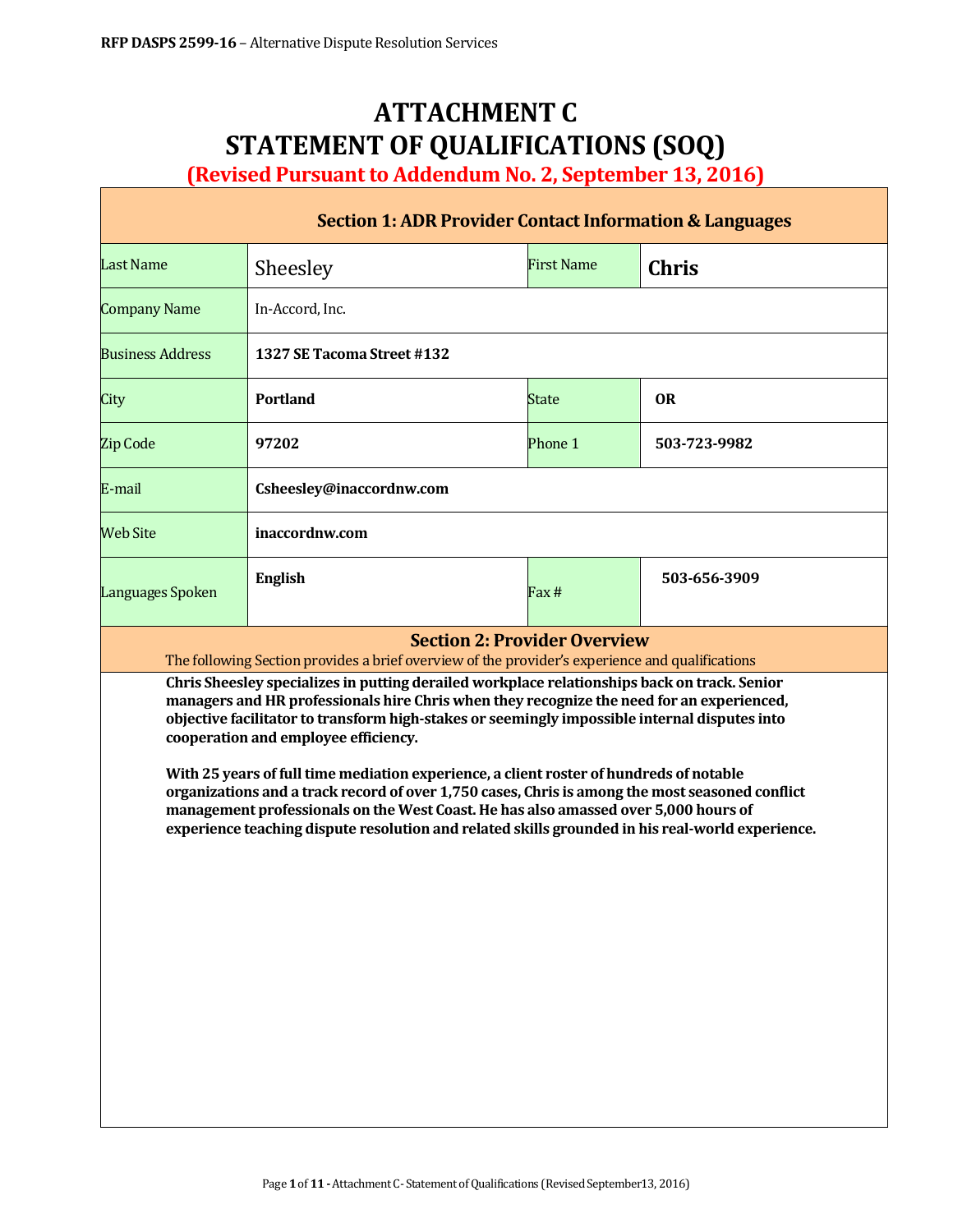| <b>Section 3 Services Offered and Rate</b>                                                                                                                                                                                                                                                                                                                                                                   |                                                                  |                                                                                                                                                                      |                                                                                                                                                                                                                   |  |  |  |  |
|--------------------------------------------------------------------------------------------------------------------------------------------------------------------------------------------------------------------------------------------------------------------------------------------------------------------------------------------------------------------------------------------------------------|------------------------------------------------------------------|----------------------------------------------------------------------------------------------------------------------------------------------------------------------|-------------------------------------------------------------------------------------------------------------------------------------------------------------------------------------------------------------------|--|--|--|--|
| <b>Type of Service Key Person Desires to</b><br>Offer & is Qualified to Offer                                                                                                                                                                                                                                                                                                                                | <b>ADR</b><br><b>Provider</b><br><b>Billing Rate</b><br>per hour | <b>Support Staff Billing Rate Per</b><br><b>Hour (Rate/Title)</b>                                                                                                    | The following items, if checked,<br>are expenses that may be passed<br>through at cost to the agency (See<br><b>Price Agreement for details):</b>                                                                 |  |  |  |  |
| $\boxtimes$ 1. A Mediation General<br>Practitioner is an impartial third party<br>who assists two or more parties in<br>reaching a mutually acceptable<br>resolution to a controversy. These<br>Practitioners have broad mediation<br>experience and skills and are able to<br>adapt mediation to a wide variety of<br>circumstances, including workplace<br>disputes.                                       | 255.00                                                           | 45.00 to 65.00 (range)<br><b>Administrative Assistant</b>                                                                                                            | Copy/print charges<br>Facility Use/ Rental Fees                                                                                                                                                                   |  |  |  |  |
| $\boxtimes$ 2. A Facilitation General<br>Practitioner is an expert at helping<br>large groups work effectively towards<br>a desired objective. These<br>Practitioners have sufficiently broad<br>experience and skills so as to be able to<br>design and facilitate a large group<br>process to achieve variety of goals or<br>objectives.                                                                   | 255.00                                                           | 45.00 to 65.00 (range)<br>Administrative Assistant                                                                                                                   | Copy/print charges<br><b>Facility Use/Rental Fees</b>                                                                                                                                                             |  |  |  |  |
| 3. A Public Policy Facilitator is an<br>expert at helping governmental<br>entities and diverse stakeholders<br>reach agreement on controversial<br>public policies or public projects, often<br>within a complex legal, political or<br>regulatory context. These providers<br>are experienced at assessing,<br>designing, convening and facilitating<br>collaborative processes.                            | 00.00                                                            | 00.00 Staff Title<br>00.00 Staff Title<br>00.00 Staff Title<br>00.00 Staff Title<br>00.00 Staff Title<br>00.00 Staff Title<br>00.00 Staff Title                      | Copy/print charges<br><b>Facility Use/Rental Fees</b>                                                                                                                                                             |  |  |  |  |
| 4. A Public Involvement<br>Practitioner is an expert at helping<br>governmental entities engage the<br>public on public issues or projects.<br>These providers are able to design and<br>implement an appropriate public<br>involvement process from projects<br>that seek to inform or educate the<br>public to projects that allow for<br>greater public involvement via<br>consultation or collaboration. | 00.00                                                            | 00.00 Staff Title<br>00.00 Staff Title<br>00.00 Staff Title<br>00.00 Staff Title<br>00.00 Staff Title<br>00.00 Staff Title<br>00.00 Staff Title<br>00.00 Staff Title | Copy/print charges<br>Facility rental fees<br>Mail or bulk email fees<br>Telephone charges<br>Website hosting, online software<br>or online services fees<br>Video production<br>services<br>Other Subcontractors |  |  |  |  |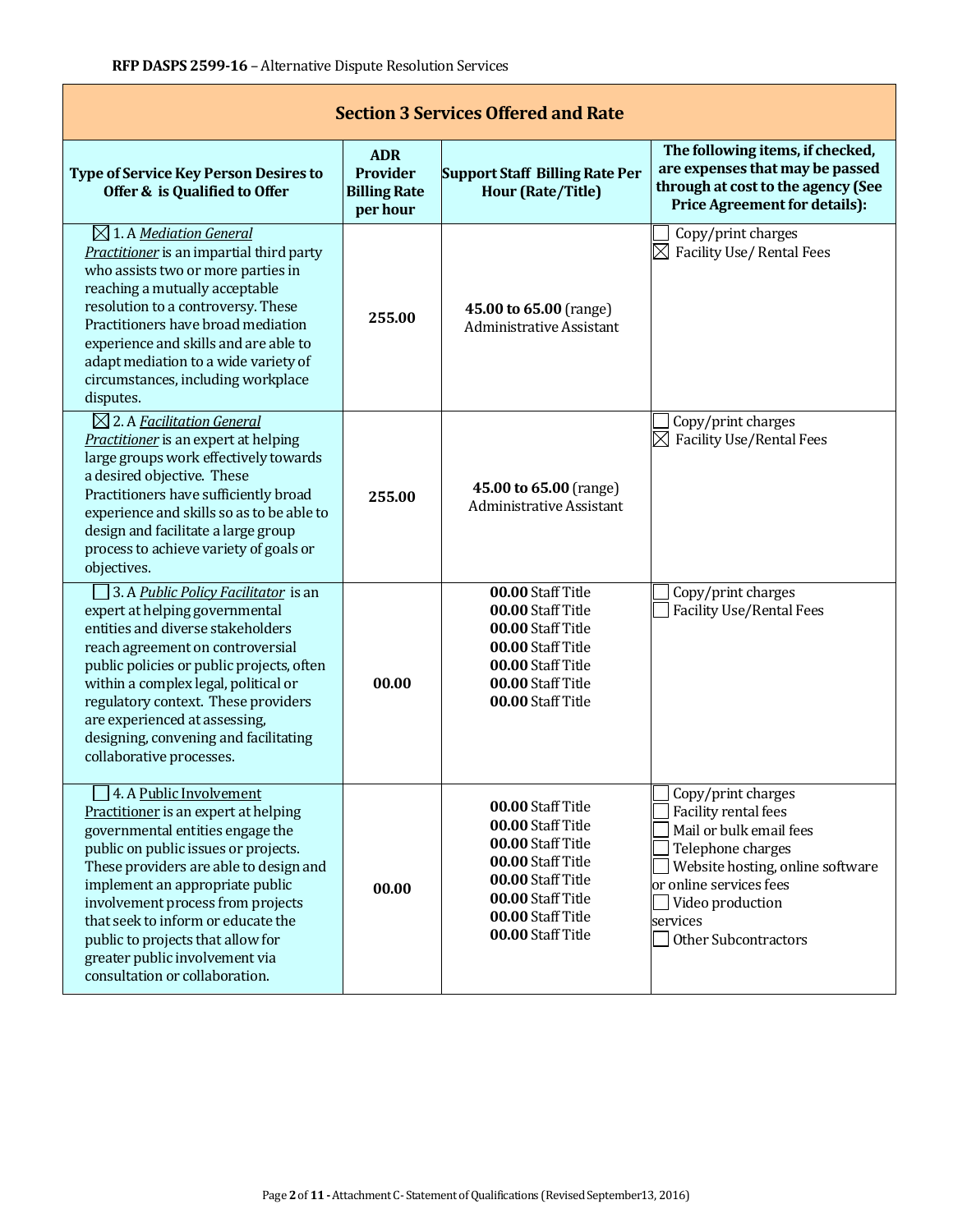| Section 4A: Does the Provider charge travel expenses to provide services in your area? |                                                                               |                                                                   |  |  |  |
|----------------------------------------------------------------------------------------|-------------------------------------------------------------------------------|-------------------------------------------------------------------|--|--|--|
| <b>County or County Area</b>                                                           | <b>Available to work in this</b><br>area without charging travel<br>expenses. | Available to work in this area<br>but will charge travel expenses |  |  |  |
| 1 Clatsop, Columbia, Tillamook - Counties                                              |                                                                               | $\times$                                                          |  |  |  |
| 2 Washington, Multnomah - Counties                                                     | $\boxtimes$                                                                   |                                                                   |  |  |  |
| 3 Polk, Marion, Yamhill - Counties                                                     |                                                                               |                                                                   |  |  |  |
| 4 Lincoln, Benton, Linn - Counties                                                     |                                                                               | $\boxtimes$                                                       |  |  |  |
| 5 Lane - County                                                                        |                                                                               | $\times$                                                          |  |  |  |
| 6 Douglas - County                                                                     |                                                                               | $\boxtimes$                                                       |  |  |  |
| 7 Coos, Curry - Counties                                                               |                                                                               | $\boxtimes$                                                       |  |  |  |
| 8 Josephine, Jackson - Counties                                                        |                                                                               | $\boxtimes$                                                       |  |  |  |
| 9 Hood River, Wasco, Sherman, Gilliam, Wheeler                                         |                                                                               | $\times$                                                          |  |  |  |
| 10 Jefferson, Crook, Deschutes - Counties                                              |                                                                               | $\boxtimes$                                                       |  |  |  |
| 11 Lake, Klamath - Counties                                                            |                                                                               | $\times$                                                          |  |  |  |
| 12 Morrow, Umatilla - Counties                                                         |                                                                               | $\boxtimes$                                                       |  |  |  |
| 13 Wallowa, Union, Grant, Baker - Counties                                             |                                                                               | $\boxtimes$                                                       |  |  |  |
| 14 Harney, Malheur - Counties                                                          |                                                                               | $\boxtimes$                                                       |  |  |  |
| 15 Clackamas - County                                                                  |                                                                               |                                                                   |  |  |  |

### **Section 4A: Does the Provider charge travel expenses to provide services in your area?**

**Section 4B: Hourly Travel Charges.** *If, in addition to allowable travel expenses, the Provider will charge for travel time and the travel time of administrative assistants or staff, or both, the hourly travel rate for Proposer and each of Proposer's administrative assistant and staff must be identified here: :*

**Provider = \$80/hr.**

**Assistant = (1/3 of Staff/Assistant's hourly rate.)**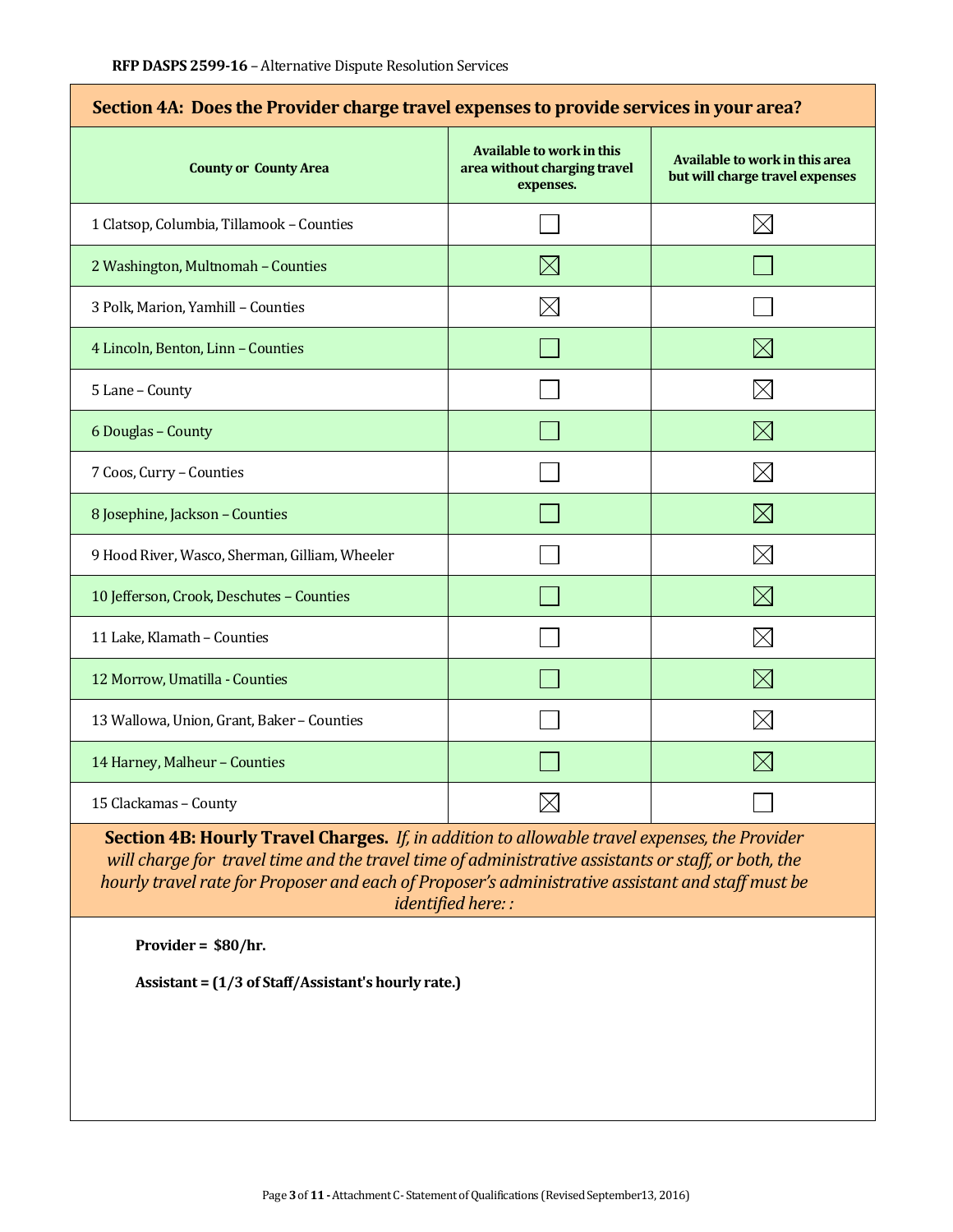| Section 5: Standards the Provider Subscribes to and Licenses Held                                                                                                                                                                                 |  |  |  |
|---------------------------------------------------------------------------------------------------------------------------------------------------------------------------------------------------------------------------------------------------|--|--|--|
| $\sqrt[3]{\rm{O}}$ regon Mediation Association Core Standards of Mediation Practice, April 23, 2005<br>(http://www.mediate.com/oma/pg61.cfm)                                                                                                      |  |  |  |
| Association for Conflict Resolution, Model Standards of Conduct for Mediators, 2005<br>revisions.<br>http://www.imis100us2.com/acr/ACR/Resources/Model Standards/ACR/Resources/Mod<br>el Standards.aspx?hkey=315fc2bd-2cac-422b-82bf-b3160b6a1b08 |  |  |  |
| Model Standards of Practice for Family and Divorce Mediation<br>http://www.imis100us2.com/acr/ACR/Resources/Model Standards/ACR/Resources/Mod<br>el Standards.aspx?hkey=315fc2bd-2cac-422b-82bf-b3160b6a1b08                                      |  |  |  |
| International Association for Public Participation (IAP2), Code of Ethics for Public<br><b>Participation Practitioners (See</b><br>http://www.iap2.org/displaycommon.cfm?an=1&subarticlenbr=8)                                                    |  |  |  |
| Other professional standards that the provider subscribes to:                                                                                                                                                                                     |  |  |  |
| Oregon State Bar #                                                                                                                                                                                                                                |  |  |  |
| Other professional licenses:                                                                                                                                                                                                                      |  |  |  |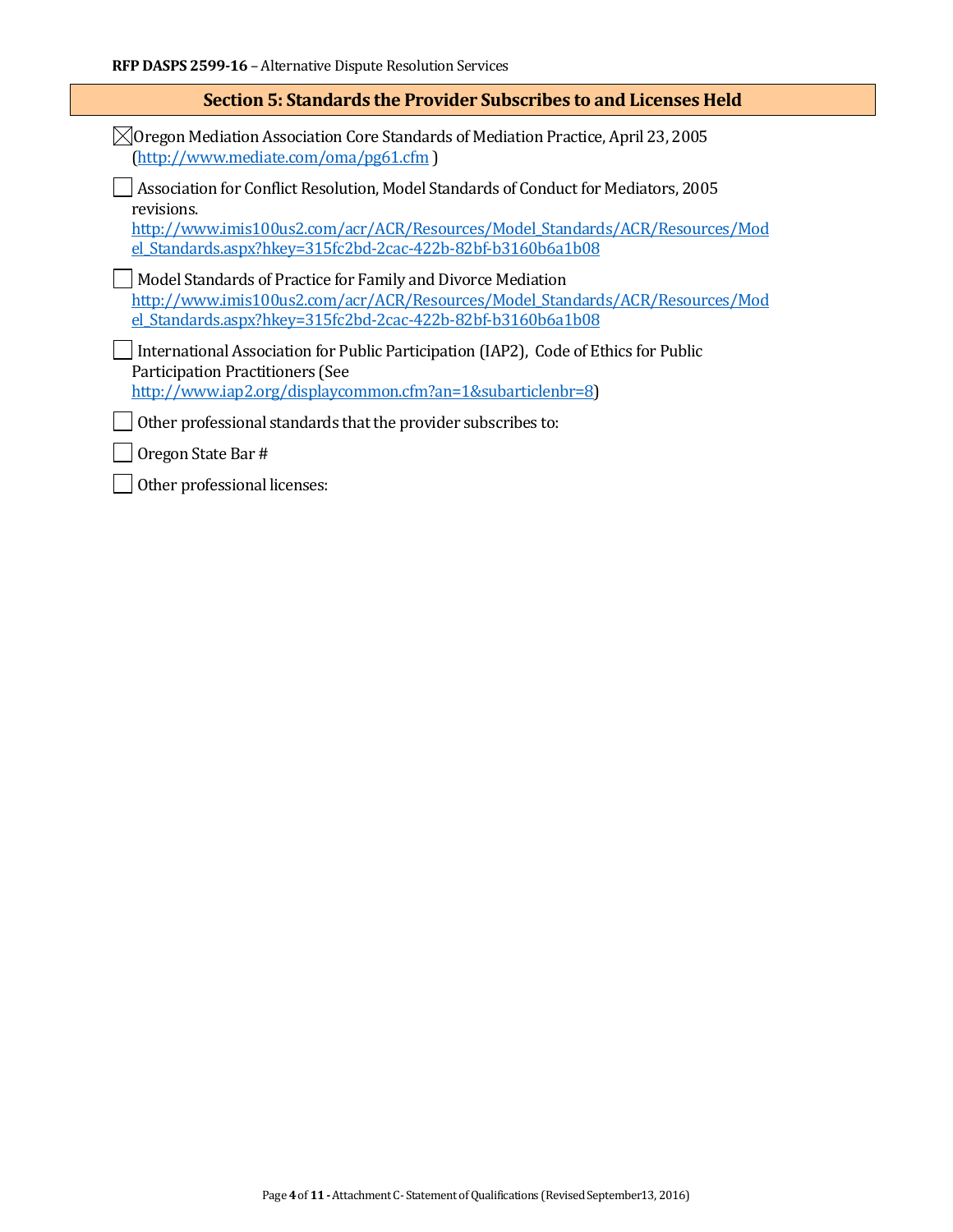| <b>Section #6: Provider's Specialized Areas of Expertise</b> |                                                      |                             |  |  |  |  |  |
|--------------------------------------------------------------|------------------------------------------------------|-----------------------------|--|--|--|--|--|
| Area of Expertise                                            | <b>Sub Specialty</b>                                 | Areas of expertise          |  |  |  |  |  |
| <b>Business and Finance</b>                                  | General                                              | $\boxtimes$                 |  |  |  |  |  |
|                                                              | <b>Investment and Finance</b>                        |                             |  |  |  |  |  |
|                                                              | Patents or Intellectual Property Rights              |                             |  |  |  |  |  |
| <b>Civil Rights</b>                                          | <b>Civil Rights</b>                                  | $\boxtimes$                 |  |  |  |  |  |
| Consumer                                                     | All Types, Consumer-Merchant Disputes                | $\boxtimes$                 |  |  |  |  |  |
|                                                              | <b>Assistive Technologies</b>                        |                             |  |  |  |  |  |
|                                                              | Vehicle Sales, Service or Repair                     |                             |  |  |  |  |  |
| Cultural                                                     | Cross Cultural, Ethnicity, or Related Fields         | $\boxtimes$                 |  |  |  |  |  |
| Education                                                    | Education                                            | $\boxtimes$                 |  |  |  |  |  |
|                                                              | <b>Special Education</b>                             | $\boxtimes$                 |  |  |  |  |  |
| Environmenta                                                 | Agricultural Exceptions (goal 2)                     |                             |  |  |  |  |  |
|                                                              | Agriculture                                          |                             |  |  |  |  |  |
|                                                              | Air, Land and Water Quality                          | $\mathcal{L}$               |  |  |  |  |  |
|                                                              | Coastal                                              | $\mathbb{R}^2$              |  |  |  |  |  |
|                                                              | <b>Endangered Species or Wildlife</b>                | Т.                          |  |  |  |  |  |
|                                                              | Energy                                               |                             |  |  |  |  |  |
|                                                              | Forestry                                             |                             |  |  |  |  |  |
|                                                              | Hazardous Materials and Environmental                | $\mathcal{L}_{\mathcal{A}}$ |  |  |  |  |  |
|                                                              | <b>Other Natural Resource Related</b>                |                             |  |  |  |  |  |
|                                                              | Water Resources, Wetlands                            | Т.                          |  |  |  |  |  |
| Governmental and                                             | Government-to-Government (e.g., state-tribal)        |                             |  |  |  |  |  |
| Regulatory                                                   | Professional Licensing                               |                             |  |  |  |  |  |
|                                                              | <b>Public Utilities</b>                              |                             |  |  |  |  |  |
| <b>Human Services</b>                                        | Child Dependency and Permanency Planning (Adoption)  |                             |  |  |  |  |  |
|                                                              | Disability                                           | Т.                          |  |  |  |  |  |
|                                                              | Family Services, including Service Plans             |                             |  |  |  |  |  |
|                                                              | <b>Health Care</b>                                   | $\boxtimes$                 |  |  |  |  |  |
|                                                              | <b>Senior Services</b>                               | $\Box$                      |  |  |  |  |  |
|                                                              | <b>Social Services</b>                               |                             |  |  |  |  |  |
|                                                              | <b>Vocational Rehabilitation</b>                     | $\boxtimes$                 |  |  |  |  |  |
|                                                              | <b>Public Assistance - AFS</b>                       |                             |  |  |  |  |  |
| International                                                | International                                        |                             |  |  |  |  |  |
| Labor and                                                    | <b>Collective Bargaining and Labor</b>               |                             |  |  |  |  |  |
| Employment                                                   | <b>General Employment and Human Resources</b>        | $\boxtimes$                 |  |  |  |  |  |
|                                                              | <b>Workers' Compensation</b>                         | m.                          |  |  |  |  |  |
|                                                              | <b>Workplace Interpersonal Disputes</b>              | $\boxtimes$                 |  |  |  |  |  |
| Torts or Insurance Claims                                    | Torts or Insurance Claims                            |                             |  |  |  |  |  |
| <b>Transportation, Housing</b>                               | Construction Industry & Contracts, Civil Engineering |                             |  |  |  |  |  |
| and Land Use                                                 | <b>Eminent Domain</b>                                |                             |  |  |  |  |  |
|                                                              | <b>General Planning</b>                              | $\boxtimes$                 |  |  |  |  |  |
|                                                              | <b>Growth Management</b>                             |                             |  |  |  |  |  |
|                                                              | Housing                                              |                             |  |  |  |  |  |
|                                                              | Land Use                                             |                             |  |  |  |  |  |
|                                                              | Railroad                                             |                             |  |  |  |  |  |
|                                                              | <b>Real Property</b>                                 | ×.                          |  |  |  |  |  |
|                                                              | <b>Siting Controversial Projects or Facilitates</b>  | $\boxtimes$                 |  |  |  |  |  |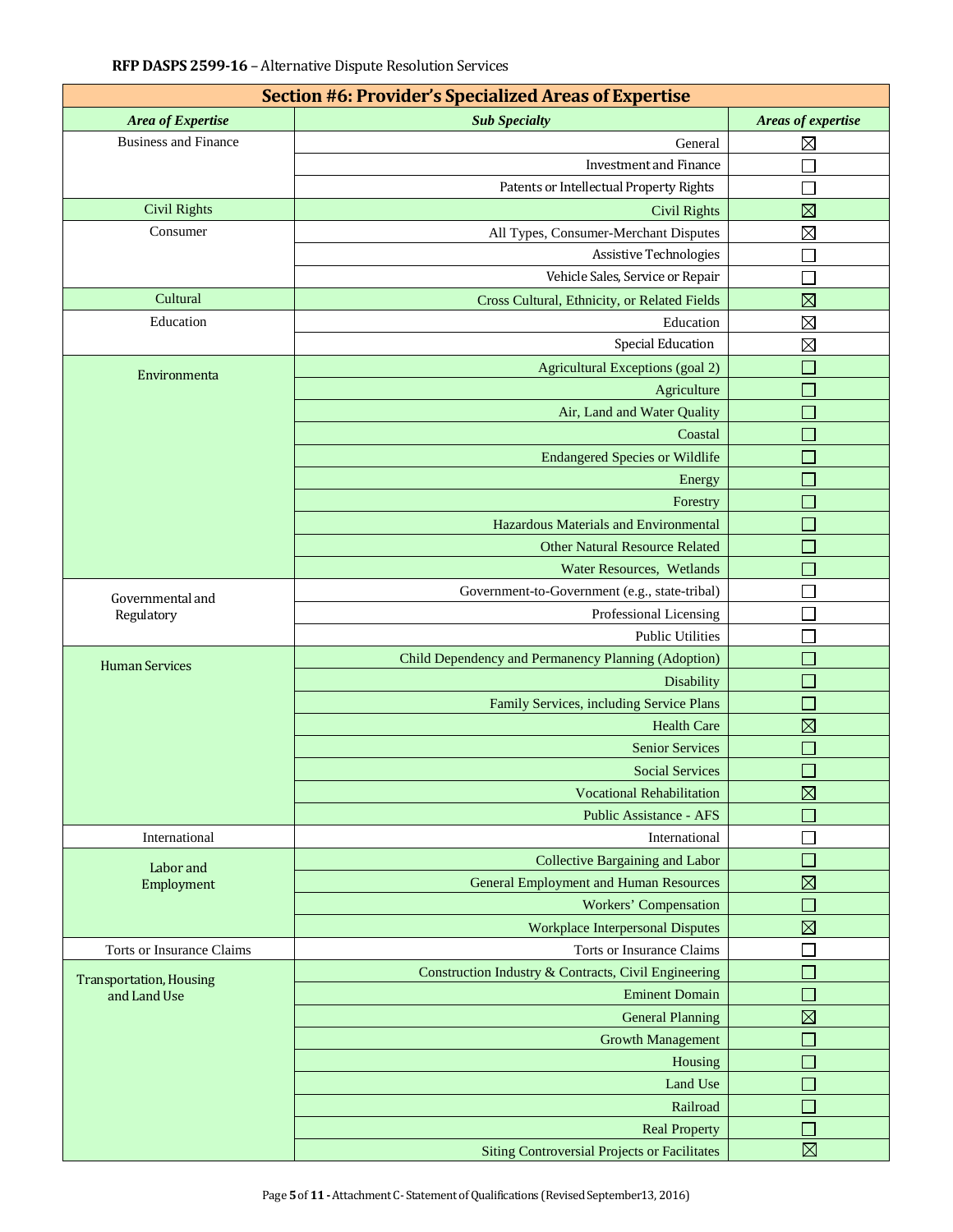#### **Section 7: Relevant Education and Training**

**M.A., Organizational Communications. Marylhurst University, Oregon. Thesis title, "The Mediation Aversion Model: Comprehending Client Resistance to Mediation in the Workplace" (2002)**

**B.A., Peace and Conflict Resolution Studies. American University, Washington, DC (1989). First student to graduate from American University with this degree.**

**Specialty Mediation Training Received:**

- **Basic mediation training, Dispute Resolution Center of Snohomish County**
- **Special education mediation, Justice Center of Atlanta, Inc.**
- **Large group facilitation, Confluence Northwest**
- **Family mediation, Dispute Resolution Center of Snohomish County**
- **Public policy facilitation, Dannemiller-Tyson Associates, Inc.**
- **Transformative mediation, United States Postal Service**
- **Advanced transformative mediation, United States Postal Service**
- **School conflict resolution, National Association for Mediation in Education**
- **Conflict partnership, Dr. Dudley Weeks**

**Additionally, Chris has attended numerous professional dispute resolution conferences and workshops sponsored by the Society for Professionals in Dispute Resolution, Association for Conflict Resolution, National Conference on Peacemaking and Conflict Resolution, Oregon Mediation Association, NW Alternative Dispute Resolution Conference, Federal Executive Board's Shared Neutrals Program, Resolutions Washington, The Collaborative Group (Oregon), local community dispute resolution centers and others.**

#### **Section 8: Relevant Training Conducted by the Provider**

**As a full time mediator and trainier since 1991, Chris has amassed over 5,000 hours of conflict resolution training time. The following is a sampling of previous workshops conducted:**

**"Advanced Mediator Training", Intel "Workplace Mediation Training" US Department of Interior "Constructive Communications" City of Salem "Manager as Mediator", Northwest Natural "Communicating Under Stress", Halsey Mill, Georgia Pacific "Conflict Resolution for the HR Professional", Portland Human Resource Management Association "Managing and Resolving Conflict", Warm Springs Health & Wellness Center, Indian Health Services "Managing Staff Conflict", Port of Portland "Complete Mediation Training", separately for Resolutions Northwest, City of Beaverton Community Dispute Resolution Center, and City of Hillsboro Mediation Program**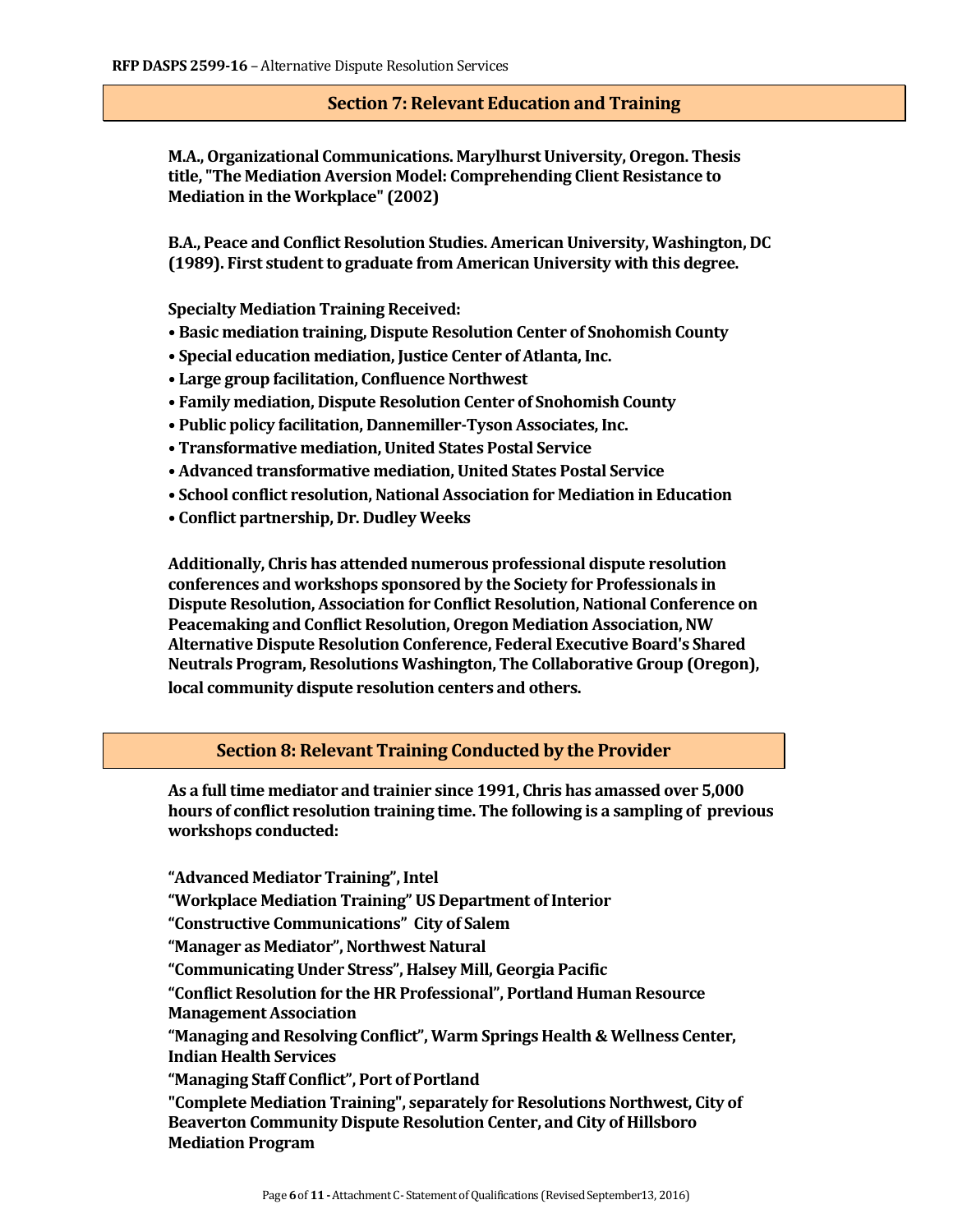**"Informal EEO Complaint Resolution Training", Human Resources, Oregon Health and Sciences University**

**"Conflict Coaching", AFSCME and OHSU's Career and Workplace Enhancement Center**

**"Ending the Mediation Process: Why, When & How", Office of Collaborative Action and Dispute Resolution, US Department of the Interior**

**"Constructive Conflict", SERA Architects**

**"Conflict Coaching", Federal Shared Neutrals Program** 

**"Constructive Conflict", SCRUM Community, Portland General Electric**

**Lead instructor for the "Resolution in the Workplace" certificate program at Portland State University's Professional Development Center; Also Lead instructor for "Conflict Resolution Skills for HR Professionals" PSU's PDC.**

#### **Section 9: Workplace Mediation Experience**

**Chris has served as a full time mediator and conflict resolution practitioner since 1991. His practice has been focused on workplace mediation since 2001. Chris' accumulated case hours number in the 1,000s. His entire private practice resolves around the central theme of "fixing workplace conflict". In short, this is what he does for a living.** 

**The following is a partial list of organizations for which he has conducted professional workplace mediation services as an external, paid mediator:**

**Abernathy Center; Accumentra Health; AFSCME; Americorps; Audigy Group; Autism Community Services; Bosco Milligan Foundation; Bureau of Land Management (multiple offices); C&R Real Estate; Cedar Mill Community Library; Chamber Music NW; Chemeketa Community College (multiple departments); City of Portland (multiple departments); City of Vancouver; Clackamas River Water; Clark County (Washington); Clatsop County; Columbia River Intertribal Fish Commission; Complimentary Health; Confederated Tribes of Grand Ronde; Department of Veterans Affairs; Duckwall-Pooley; Educational Service District 112; Equal Employment Opportunity Commission; Family Care, Inc.; Federal Highway Administration; Girl Scouts of the Columbia; Impact NW; Indian Health Services; Intermec; Journeys of the Heart; Kaiser Permanente; Learning.comLeatherman; Metro; Neighborhood House; Norm Thompson; North American World Trade; Northwest Acute Care Specialists; NW Natural; Occupational Therapy Licensing Board; Oregon Health & Science University (multiple departments); Oregon Mediation Association; Oregon NARAL; Oregon Registry of Interpreters for the Deaf; Oregon State Bar; Planar; Portland Community College; Portland Public Schools; Providence Health Systems; Quiktrak, Inc.; Samaritan Health Services; Sisters of St. Mary of Oregon; Sisters of the Holy Names; Springwater Environmental Sciences School; St. Paul's United Methodist Church; State of Oregon (multiple agencies); SW Washington Health District; Tillamook Community College; Tualatin Hills Parks and Recreation (multiple departments); Umpqua Community College; United State Forest Service; United States Postal Service; United States Bakery (Franz Bakery); United Way; University of Portland; Vancouver Downtown Association; Washington County Consolidated Communication Agency; Workers' Compensation Division**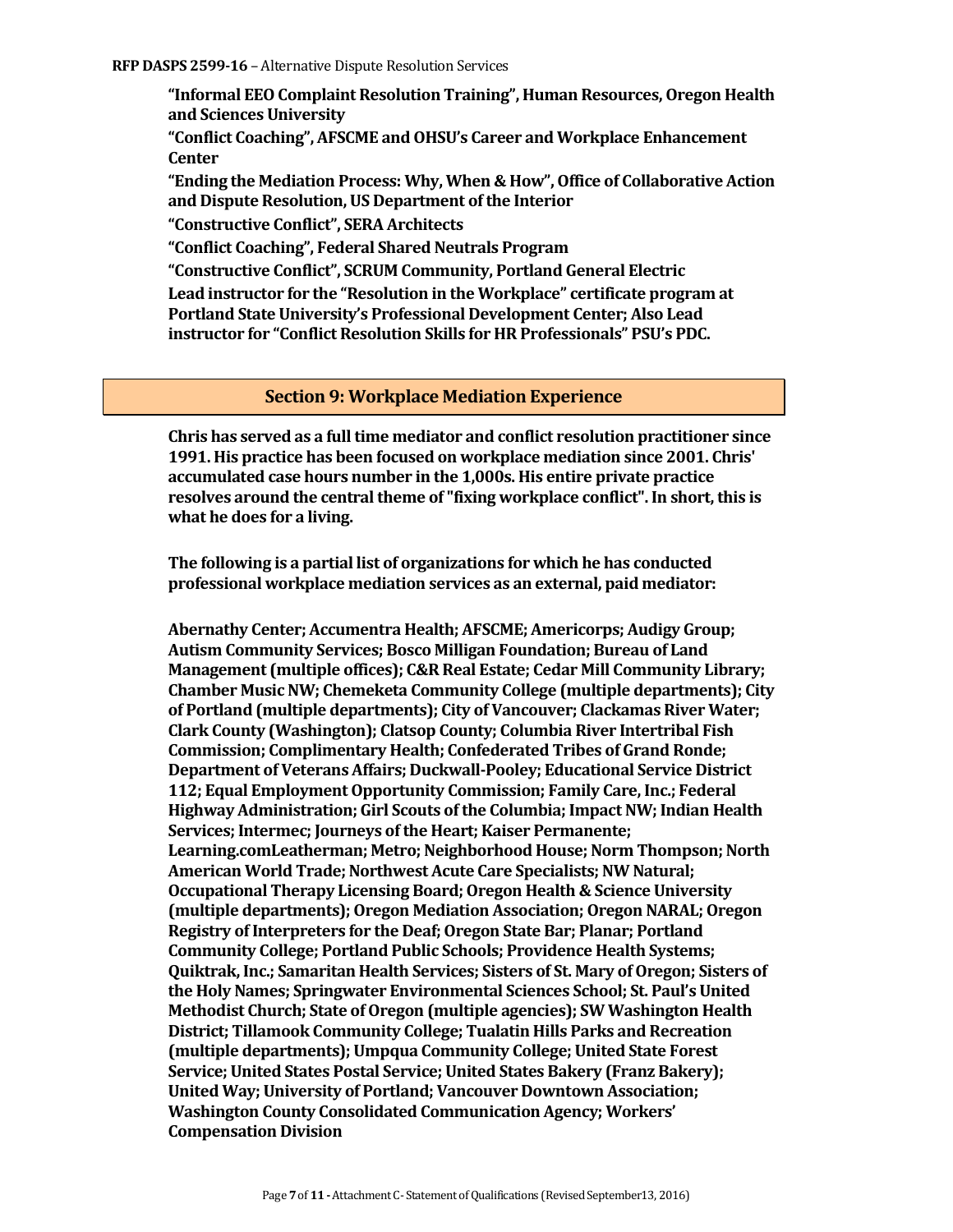#### **Section 10: Litigation Settlement Related Experience**

**Some experience, but focusing practice on workplace conflict resolution and facilitation.** 

#### **Section 11: Overall Mediation Experience**

**- Mediator and facilitator, In-Accord Inc., 2001 – present**

**- Program Manager, Community Mediation Services, City of Vancouver, 1998 – 2001**

**- Program Manager, Dispute Resolution Center of Clark County, Clark County, 1995-1998**

**- (Various Job Titles), Dispute Resolution Center of Snohomish County, 1991- 1994**

**Beyond performing the mediation sessions for workplaces highlighted in the preceding section, Chris' general mediation experience includes practice in a wide variety of organizational and community settings. Some examples include: - Special Education Mediator for both Washington and Oregon. Approximately 30 cases total with each case averaging between six to 12 hours of work.**

**-Independent Police Review, City of Portland. Approximately 35 cases performed between aggrieved citizens and police officers with and average case time of about four hours.**

**- Accumentra Health. Mediate between Medicare recipients and healthcare providers involving three cases of about four hours of casework.**

**- Office of Vocational Rehabilitation, State of Oregon. Performed mediations between clients and this State agency. Conducted two mediations of about four to six hours of services for each.**

**Miscellaneous cases include: International adoption dispute, Labor-management settlements, Relationships between organizational volunteers, Business partnership dissolutions and others.**

**As noted above, Chris once was a staff member, and later a program manager, in the community mediation arena. He worked in three separate programs housed in either the non-profit or local government sectors. In this capacity he both conducted direct services and managed the mediation services of staff and volunteers. Sample direct mediation work from this era included:**

**- Mediation of over 250 face to face community and family cases as a lead mediator**

**- Coordination and direct mediation for a small claims court diversion program, conducting over a hundred fast paced settlement sessions**

**- Three mediation sessions for a juvenile restorative justice mediation program**

#### **Section 12: Facilitation Experience**

**Chris has extensive experience as a neutral group facilitator, with an emphasis on work with public agencies. He has conducted more than 155 separate facilitation cases, totaling thousands of hours of casework with a concentration in Oregon. These engagements have included facilitation for work groups, task**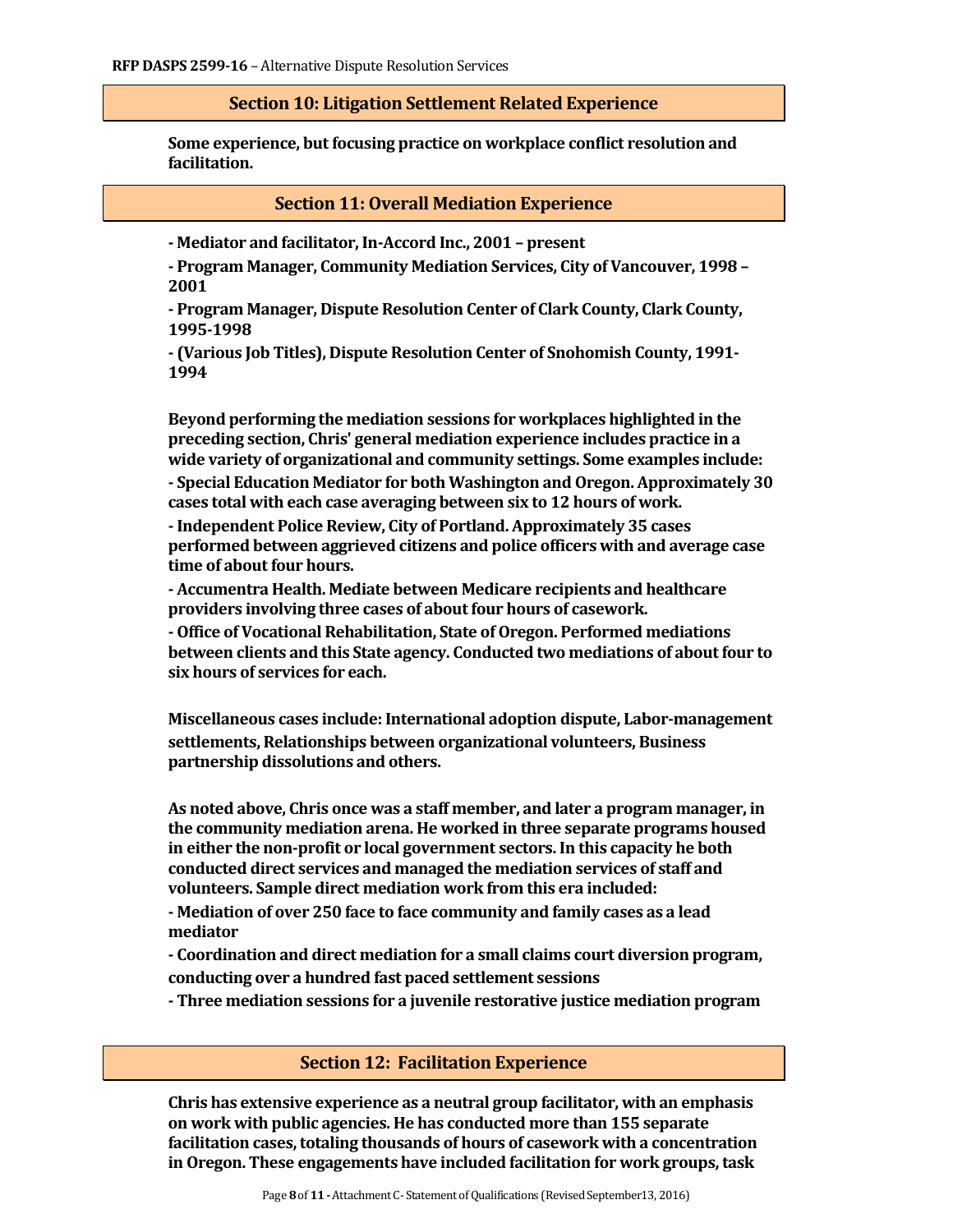**forces, regulatory streamlining efforts, public involvement meetings, stakeholder negotiation processes, leadership and staff retreats, labor-management committees, advisory committees and others.** 

**The entities served have spanned everything from state and federal agencies, local government, private sector companies, volunteer boards and non-profits. Chris is one of the facilitators of choice for public agencies across Oregon when outside, neutral facilitation is sought.** 

**Sample facilitation projects in which Chris served as the lead facilitator include:**

**• Workers' Compensation Division (WCD), State of Oregon: Executive retreat**

**• Department of Consumer and Business Services, State of Oregon: Governor's task force**

**• Oregon Board of Naturopathic Medicine, State of Oregon: Board retreat**

**• Public Policy Dispute Resolution Program, State of Oregon: Two-day staff retreat**

**• Workers' Compensation Division (WCD), State of Oregon: Regulatory streamlining process with staff**

**• Oregon Economic and Community Development Department, State of Oregon: Stakeholder input process**

**• Oregon Dispute Resolution Commission, State of Oregon: Advisory committee**

**• Occupational Therapy Licensing Board, State of Oregon: Stakeholder input process**

- **Division of State Lands, State of Oregon: Staff conflict resolution**
- **Oregon Liquor Control Commission, State of Oregon: Advisory committee**
- **WCD, State of Oregon: Year-long regulatory streamlining process**
- **Oregon Racing Commission, State of Oregon: Stakeholder input process**
- **Columbia River Fisheries Program, US Fish and Wildlife Services: Two-day staff retreat**

**• Partners for Fish and Wildlife, US Fish and Wildlife Services: Two-day staff retreat**

- **United Way of the Columbia-Willamette: Two-day staff retreat**
- **Technical Services, Portland Community College. Staff conflict resolution**

**• Residential Siting Program, City of Portland: Public meetings regarding siting of controversial facilities (four separate projects)**

**• Office of Neighborhood Involvement, City of Portland: Budget advisory committee**

- **Partners for Fish and Wildlife, US Fish and Wildlife Services: Executive retreat**
- **Bureau of Licensing, City of Portland: Stakeholder input process**
- **Bridger Elementary School, Portland Public Schools: Staff retreat**

**• Commission on Children and Families, Washington County: Board retreat (two years)**

- **Vancouver's Downtown Association: Board retreat**
- **Portland Development Commission: Public meetings regarding urban planning**

**• Independent Police Review, City of Portland: Appointed commissioner meetings**

**• Bureau of Environmental Service, City of Portland: Staff conflict resolution**

**• Portland Community College: Staff-driven streamlining p**